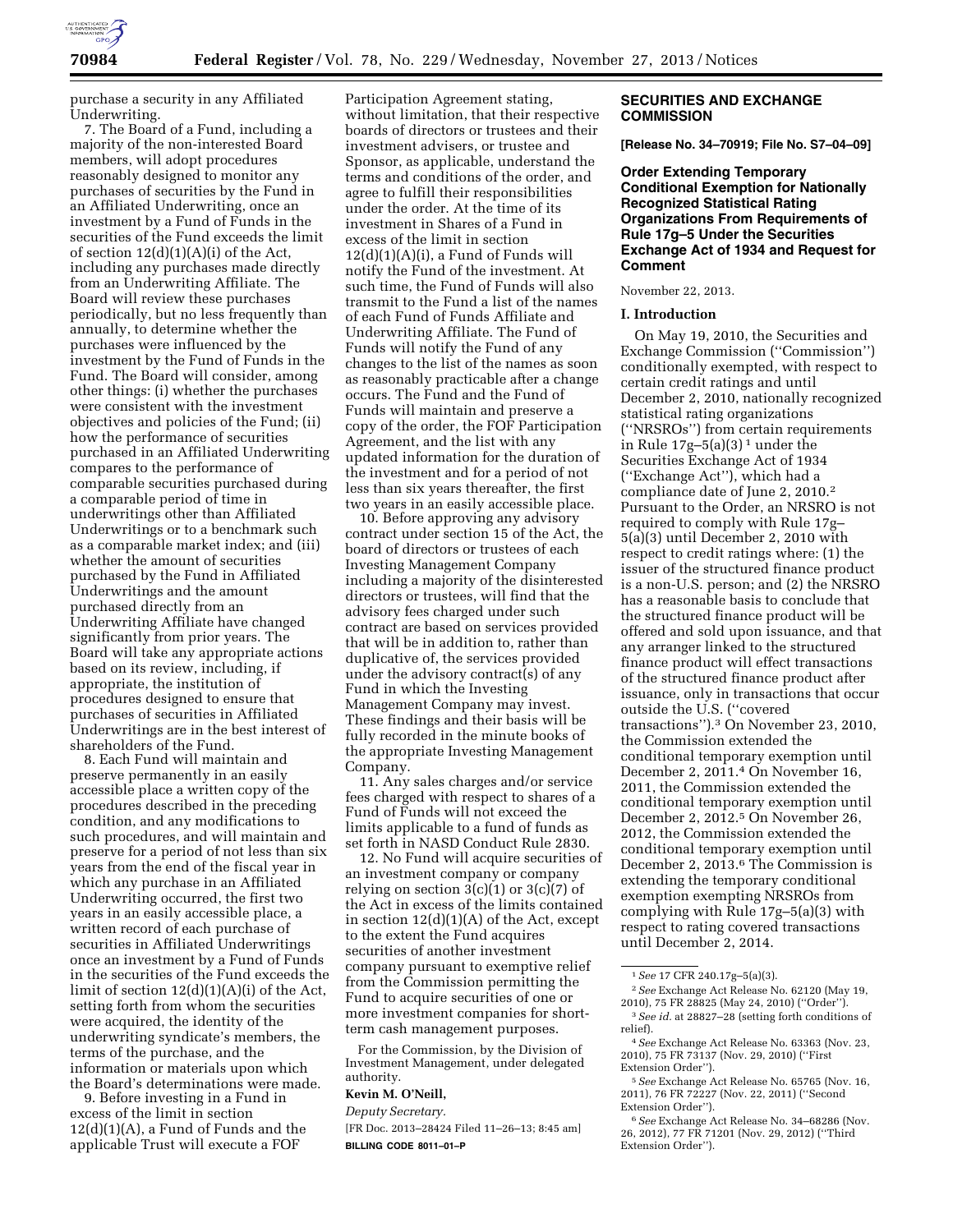# **II. Background**

Rule 17g–5 identifies, in paragraphs (b) and (c) of the rule, a series of conflicts of interest arising from the business of determining credit ratings.7 Paragraph (a) of Rule 17g–5 8 prohibits an NRSRO from issuing or maintaining a credit rating if it is subject to the conflicts of interest identified in paragraph (b) of Rule 17g–5 unless the NRSRO has taken the steps prescribed in paragraph (a)(1) (*i.e.,* disclosed the type of conflict of interest in Exhibit 6 to Form NRSRO in accordance with Section 15E(a)(1)(B)(vi) of the Exchange Act<sup>9</sup> and Rule 17g-1)<sup>10</sup> and paragraph (a)(2) (*i.e.,* established and is maintaining and enforcing written policies and procedures to address and manage conflicts of interest in accordance with Section 15E(h) of the Exchange Act).11 Paragraph (c) of Rule 17g–5 specifically prohibits seven types of conflicts of interest. Consequently, an NRSRO is prohibited from issuing or maintaining a credit rating when it is subject to these conflicts regardless of whether it had disclosed them and established procedures reasonably designed to address them.

In December 2009, the Commission adopted subparagraph (a)(3) to Rule 17g–5. This provision requires an NRSRO that is hired by an arranger to determine an initial credit rating for a structured finance product to take certain steps designed to allow an NRSRO that is not hired by the arranger to nonetheless determine an initial credit rating—and subsequently monitor that credit rating—for the structured finance product.12 In particular, under Rule 17g–5(a)(3), an NRSRO is prohibited from issuing or maintaining a credit rating when it is subject to the conflict of interest identified in paragraph (b)(9) of Rule 17g–5 (*i.e.,*  being hired by an arranger to determine a credit rating for a structured finance product) 13 unless it has taken the steps prescribed in paragraphs (a)(1) and (2) of Rule 17g–5 (discussed above) and the steps prescribed in new paragraph (a)(3)

of Rule 17g–5.14 Rule 17g–5(a)(3), among other things, requires that the NRSRO must:

• Maintain on a password-protected Internet Web site a list of each structured finance product for which it currently is in the process of determining an initial credit rating in chronological order and identifying the type of structured finance product, the name of the issuer, the date the rating process was initiated, and the Internet Web site address where the arranger represents the information provided to the hired NRSRO can be accessed by other NRSROs;

• Provide free and unlimited access to such password-protected Internet Web site during the applicable calendar year to any NRSRO that provides it with a copy of the certification described in paragraph (e) of Rule 17g–5 that covers that calendar year; 15 and

• Obtain from the arranger a written representation that can reasonably be relied upon that the arranger will, among other things, disclose on a password-protected Internet Web site the information it provides to the hired NRSRO to determine the initial credit rating (and monitor that credit rating) and provide access to the Web site to an NRSRO that provides it with a copy of the certification described in paragraph (e) of Rule 17g–5.16

14 17 CFR 240.17g–5(a)(3).

15Paragraph (e) of Rule 17g–5 requires that an NRSRO seeking to access the hired NRSRO's Internet Web site during the applicable calendar year must furnish the Commission with the following certification: The undersigned hereby certifies that it will access the Internet Web sites described in 17 CFR 240.17g–5(a)(3) solely for the purpose of determining or monitoring credit ratings. Further, the undersigned certifies that it will keep the information it accesses pursuant to 17 CFR 240.17g–5(a)(3) confidential and treat it as material nonpublic information subject to its written policies and procedures established, maintained, and enforced pursuant to section 15E(g)(1) of the Act (15 U.S.C. 78o–7(g)(1)) and 17 CFR 240.17g–4. Further, the undersigned certifies that it will determine and maintain credit ratings for at least 10% of the issued securities and money market instruments for which it accesses information pursuant to 17 CFR 240.17g–5(a)(3)(iii), if it accesses such information for 10 or more issued securities or money market instruments in the calendar year covered by the certification. Further, the undersigned certifies one of the following as applicable: in the most recent calendar year during which it accessed information pursuant to 17 CFR 240.17g–5(a)(3), the undersigned accessed information for [Insert Number] issued securities and money market instruments through Internet Web sites described in 17 CFR 240.17g–5(a)(3) and determined and maintained credit ratings for [Insert Number] of such securities and money market instruments; or the undersigned previously has not accessed information pursuant to 17 CFR 240.17g–5(a)(3) 10 or more times during the most recently ended calendar year.

16 In particular, under paragraph (a)(3)(iii) of Rule 17g–5, the arranger must represent to the hired NRSRO that it will: maintain the information

The Commission stated in the Adopting Release that subparagraph Rule 17g–5(a)(3) is designed to address conflicts of interest and improve the quality of credit ratings for structured finance products by making it possible for more NRSROs to rate structured finance products.17 For example, the Commission noted that when an NRSRO is hired to rate a structured finance product, some of the information it relies on to determine the rating is generally not made public.18 As a result, structured finance products frequently are issued with ratings from only the one or two NRSROs that have been hired by the arranger, with the attendant conflict of interest that creates.19 The Commission stated that subparagraph Rule 17g–5(a)(3) was designed to increase the number of credit ratings extant for a given structured finance product and, in particular, to promote the issuance of credit ratings by NRSROs that are not hired by arrangers.20 The Commission's goal in adopting the rule was to provide users of credit ratings with more views on the creditworthiness of structured finance

20 *Id.* 

<sup>7</sup> 17 CFR 240.17g–5(b) and (c).

<sup>8</sup> 17 CFR 240.17g–5(a).

<sup>9</sup> 15 U.S.C. 78o–7(a)(1)(B)(vi).

<sup>10</sup> 17 CFR 240.17g–1.

<sup>11</sup> 15 U.S.C. 78o–7(h).

<sup>12</sup>*See* 17 CFR 240.17g–5(a)(3); *see also* Exchange Act Release No. 61050 (Nov. 23, 2009), 74 FR 63832 (Dec. 4, 2009) (''Adopting Release'') at 63844–45.

<sup>13</sup>Paragraph (b)(9) of Rule 17g–5 identifies the following conflict of interest: issuing or maintaining a credit rating for a security or money market instrument issued by an asset pool or as part of any asset-backed or mortgage-backed securities transaction that was paid for by the issuer, sponsor, or underwriter of the security or money market instrument. 17 CFR 240.17g–5(b)(9).

described in paragraphs (a)(3)(iii)(C) and (a)(3)(iii)(D) of Rule  $17g-5$  available at an identified password-protected Internet Web site that presents the information in a manner indicating which information currently should be relied on to determine or monitor the credit rating; provide access to such password-protected Internet Web site during the applicable calendar year to any NRSRO that provides it with a copy of the certification described in paragraph (e) of Rule 17g–5 that covers that calendar year, provided that such certification indicates that the nationally recognized statistical rating organization providing the certification either: determined and maintained credit ratings for at least 10% of the issued securities and money market instruments for which it accessed information pursuant to paragraph (a)(3)(iii) of Rule 17g–5 in the calendar year prior to the year covered by the certification, if it accessed such information for 10 or more issued securities or money market instruments; or has not accessed information pursuant to paragraph (a)(3) of Rule 17g–5 10 or more times during the most recently ended calendar year; post on such password-protected Internet Web site all information the arranger provides to the NRSRO, or contracts with a third party to provide to the NRSRO, for the purpose of determining the initial credit rating for the security or money market instrument, including information about the characteristics of the assets underlying or referenced by the security or money market instrument, and the legal structure of the security or money market instrument, at the same time such information is provided to the NRSRO; and post on such password-protected Internet Web site all information the arranger provides to the NRSRO, or contracts with a third party to provide to the NRSRO, for the purpose of undertaking credit rating surveillance on the security or money market instrument, including information about the characteristics and performance of the assets underlying or referenced by the security or money market instrument at the same time such information is provided to the NRSRO. 17Adopting Release at 63844.

<sup>18</sup> *Id.* 

<sup>19</sup> *Id.*